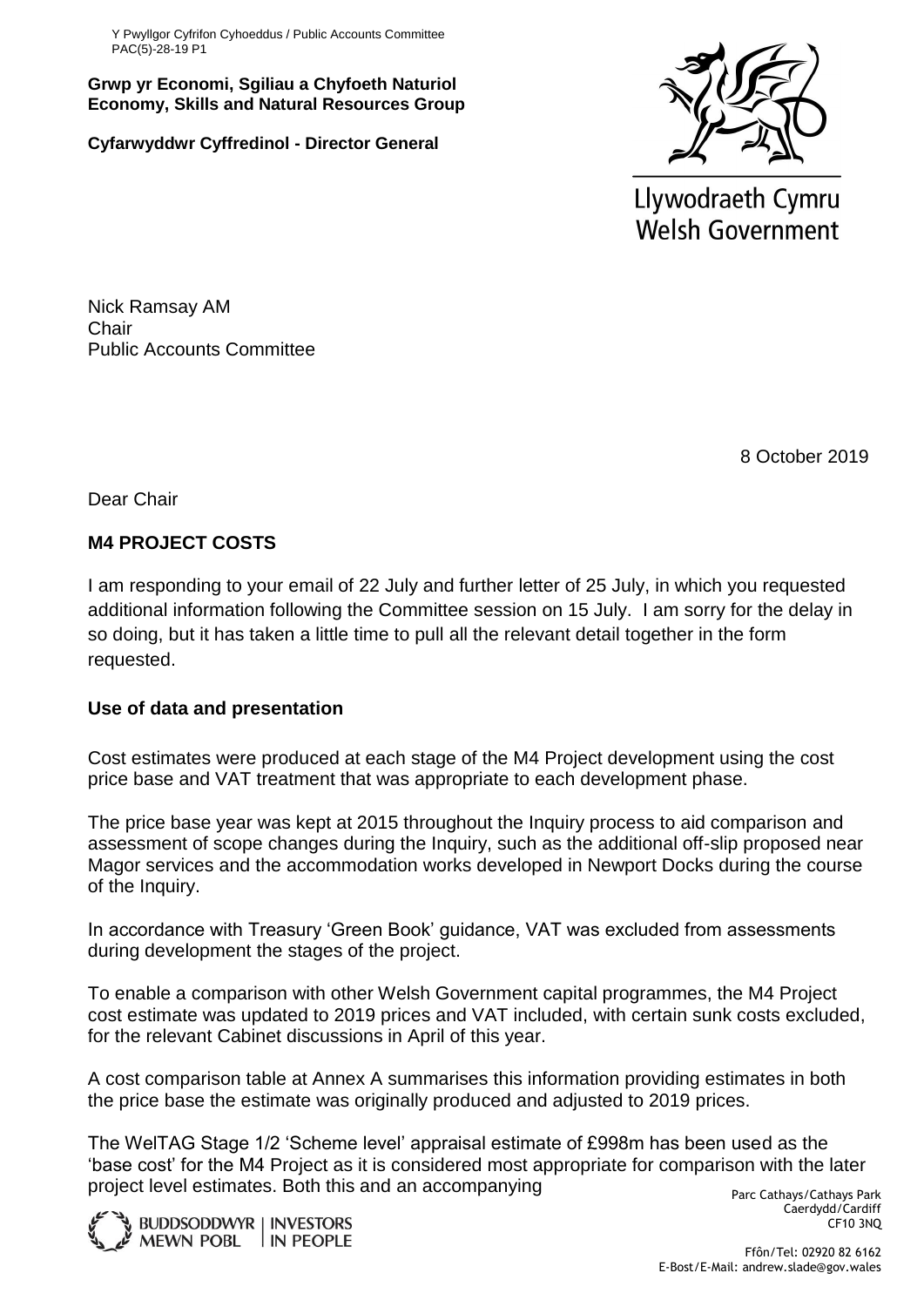Business Case were published in 2014 to accompany the strategic decision to proceed with a project, and as such this figure included in the table in Annex A. Those reports are available on the internet at the following links.

### WelTAG Report:

[http://bailey.persona-pi.com/Public-Inquiries/M4-Newport/C%20-](http://bailey.persona-pi.com/Public-Inquiries/M4-Newport/C%20-%20Core%20Documents/4.%20Scheme%20Development%20and%20Alternatives/4.5.5%20-%20Welsh%20Government%20M4%20Corridor%20around%20Newport%20-%20Motorway%20South%20of%20Newport.%20WelTAG%20Stage%201%20%26%202%20%28Scheme%29%20Appraisal..pdf) [%20Core%20Documents/4.%20Scheme%20Development%20and%20Alternatives/4.5.5%20-](http://bailey.persona-pi.com/Public-Inquiries/M4-Newport/C%20-%20Core%20Documents/4.%20Scheme%20Development%20and%20Alternatives/4.5.5%20-%20Welsh%20Government%20M4%20Corridor%20around%20Newport%20-%20Motorway%20South%20of%20Newport.%20WelTAG%20Stage%201%20%26%202%20%28Scheme%29%20Appraisal..pdf) [%20Welsh%20Government%20M4%20Corridor%20around%20Newport%20-](http://bailey.persona-pi.com/Public-Inquiries/M4-Newport/C%20-%20Core%20Documents/4.%20Scheme%20Development%20and%20Alternatives/4.5.5%20-%20Welsh%20Government%20M4%20Corridor%20around%20Newport%20-%20Motorway%20South%20of%20Newport.%20WelTAG%20Stage%201%20%26%202%20%28Scheme%29%20Appraisal..pdf) [%20Motorway%20South%20of%20Newport.%20WelTAG%20Stage%201%20%26%202%20](http://bailey.persona-pi.com/Public-Inquiries/M4-Newport/C%20-%20Core%20Documents/4.%20Scheme%20Development%20and%20Alternatives/4.5.5%20-%20Welsh%20Government%20M4%20Corridor%20around%20Newport%20-%20Motorway%20South%20of%20Newport.%20WelTAG%20Stage%201%20%26%202%20%28Scheme%29%20Appraisal..pdf) [%28Scheme%29%20Appraisal..pdf](http://bailey.persona-pi.com/Public-Inquiries/M4-Newport/C%20-%20Core%20Documents/4.%20Scheme%20Development%20and%20Alternatives/4.5.5%20-%20Welsh%20Government%20M4%20Corridor%20around%20Newport%20-%20Motorway%20South%20of%20Newport.%20WelTAG%20Stage%201%20%26%202%20%28Scheme%29%20Appraisal..pdf)

#### Business Case:

[http://bailey.persona-pi.com/Public-Inquiries/M4-Newport/C%20-](http://bailey.persona-pi.com/Public-Inquiries/M4-Newport/C%20-%20Core%20Documents/4.%20Scheme%20Development%20and%20Alternatives/4.5.17%20-%20M4%20Corridor%20around%20Newport%20-%20Motorway%20to%20the%20South%20of%20Newport%20Business%20Case.pdf) [%20Core%20Documents/4.%20Scheme%20Development%20and%20Alternatives/4.5.17%20](http://bailey.persona-pi.com/Public-Inquiries/M4-Newport/C%20-%20Core%20Documents/4.%20Scheme%20Development%20and%20Alternatives/4.5.17%20-%20M4%20Corridor%20around%20Newport%20-%20Motorway%20to%20the%20South%20of%20Newport%20Business%20Case.pdf) [-%20M4%20Corridor%20around%20Newport%20-](http://bailey.persona-pi.com/Public-Inquiries/M4-Newport/C%20-%20Core%20Documents/4.%20Scheme%20Development%20and%20Alternatives/4.5.17%20-%20M4%20Corridor%20around%20Newport%20-%20Motorway%20to%20the%20South%20of%20Newport%20Business%20Case.pdf) [%20Motorway%20to%20the%20South%20of%20Newport%20Business%20Case.pdf](http://bailey.persona-pi.com/Public-Inquiries/M4-Newport/C%20-%20Core%20Documents/4.%20Scheme%20Development%20and%20Alternatives/4.5.17%20-%20M4%20Corridor%20around%20Newport%20-%20Motorway%20to%20the%20South%20of%20Newport%20Business%20Case.pdf)

This scheme level estimate was subsequently revised to reflect scope changes during the project development, such as; enhancements to junctions, additional environmental mitigation measures arising from liaison with Natural Resources Wales, and the significant accommodation works within Newport docks.

#### **Net development costs**

Expenditure on the M4 Project from 2013, to the point of the decision not to proceed with making the statutory Orders, was £114.109m, as stated in the evidence paper, with additional budget to 'wind up' the project of up to £9.2m. Whilst any winding up costs will be minimised within that budget, assuming the full amount is used, the development plus winding up expenditure would total around £123m.

The total purchase value of the land and property still in Welsh Government's ownership (that was purchased since 2013 and held for the scheme) is £3.728m. Rental income is excluded from this assessment as it is largely used to offset estate management costs. Properties acquired in this area in relation to previous iterations of a project prior to 2013, and still in Welsh Government ownership, are listed in Annex A but excluded from this summation to provide consideration in parallel with the post 2013 M4 Project development costs.

Should a decision be taken to dispose of all these assets, the actual realisable value will be determined by market conditions at the time of sale. However, deducting the acquisition value for these assets from the total development plus winding-up expenditure to provide a rough guide, gives a figure of around £119m of what could reasonably be defined as the net development and winding-up expenditure for the M4 Project, as at this point in time. We will in due course update the Committee with a more definitive figure, but this is necessarily some way away.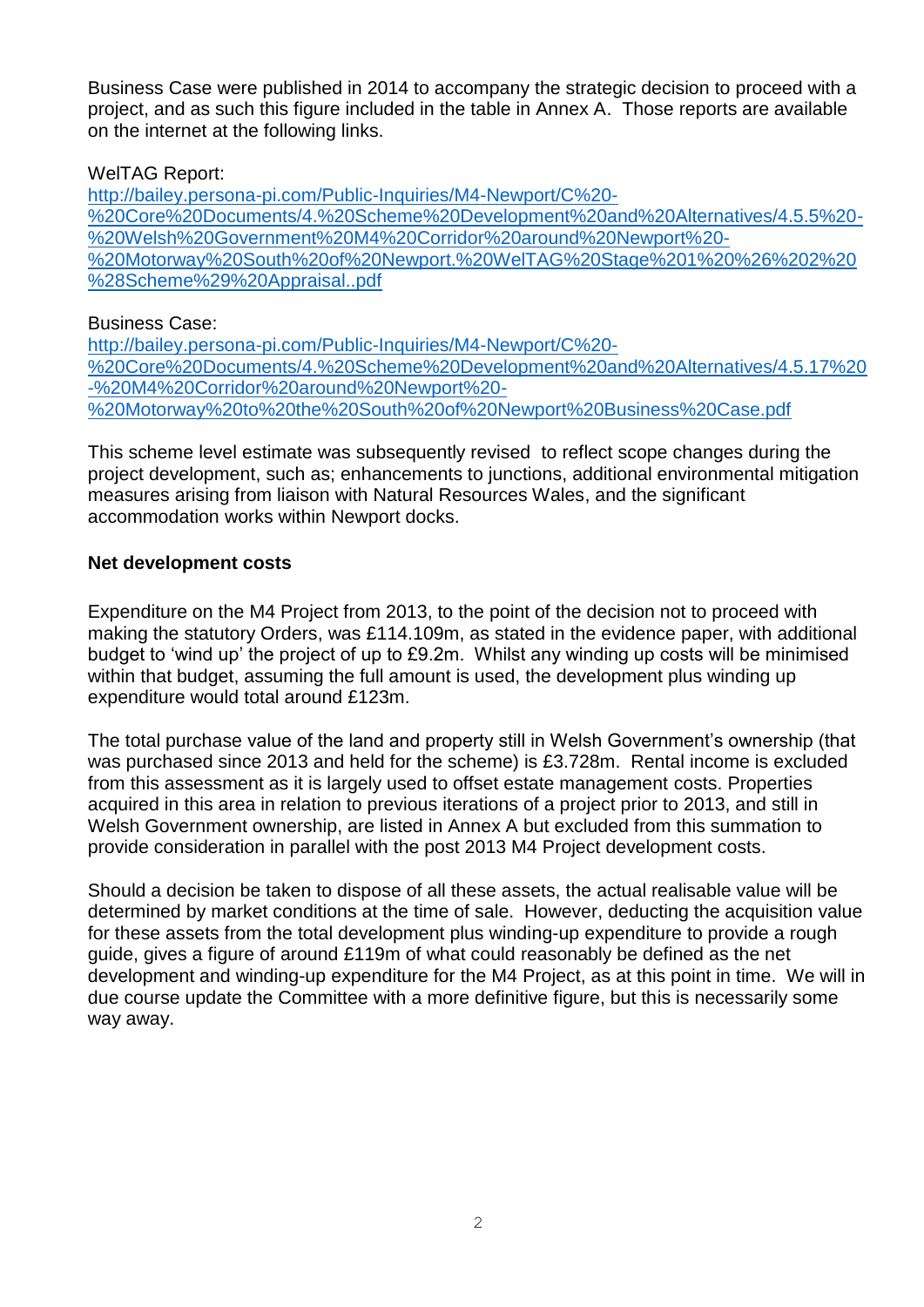#### **Land acquisition and disposal**

Welsh Government will await the outcome and decision of the Commission before deciding on how best to proceed with route protection and with the properties that are in Welsh Government ownership.

In the event that any of the properties held in Welsh Government are declared surplus then they will be disposed of in accordance with our normal procedures, which includes consideration of the Crichel Down rules, where, among other considerations, the previous owner has the opportunity to buy it back.

Please find attached (Annex B) a revised table clarifying the position with the properties in lines 31-35 of the original table in the evidence paper. We can confirm that these properties have not been sold, and remain in the ownership of the Welsh Government.

On 2 August 2019 we received a further query from you on the dates and values of acquisition of 10 properties in connection with the M4 Project. Of those 10, five were acquired direct by the Welsh Government Transport Department and the other five were inherited from predecessor bodies such as the Welsh Development Agency, which then transferred into Welsh Government and subsequently assigned the land and properties to the Transport Department.

Any discrepancies between the July 2019 Public Accounts Committee evidence paper and data you may be referencing (such as Land Registry) may be due to records of different stages in the acquisition process. A  $6 - 12$  months' difference in timescale is not unusual for the period from which Welsh Government buy and or complete on a property with vacant possession to the details being updated on the Land Registry. Officials shall endeavour to provide additional clarity in reporting the 'date of sale' in future as the contractual completion date.

Further details on the 5 directly acquired properties are provided as follows, using the line numbering of the July 2019 Public Accounts Committee Evidence paper Annex A:

Line 4 – Woodland House – Review of the deeds documents confirms August 2007 (as stated in the letter to the Committee dated 26 March 2015 from WAO) as the date of contractual completion. Oct 2006, as stated in the July 2019 PAC Evidence paper and in a 2014 FOI will have been the date of agreement to acquire.

Line 6 – Horseshoe Cottage – The Welsh Office contractually completed acquisition of the property in August 1997, as stated in the July 2019 Evidence paper and in a 2014 FOI. The date of 16 Jan 1998 provided in the WAO letter to the Committee dated 26 March 2015 could relate to the date it was registered at the Land registry, however our review of land registry shows the registration date as February 1998.

Line 26 – Ysgubor Newydd, Coedkernew –31 March 2004, as stated in the July 2019 Evidence paper and in a 2014 FOI, recorded the date of registration of the sale with Land Registry. The Jan 2004 date provided in the WAO letter to the Committee dated 26 March 2015 likely relates to the date of contractual completion.

Line 28 – The Maerdy, Coedkernew – We have re-checked and the sale of this property was completed on 4 November 2003. We previously stated in the July 2019 Evidence paper and in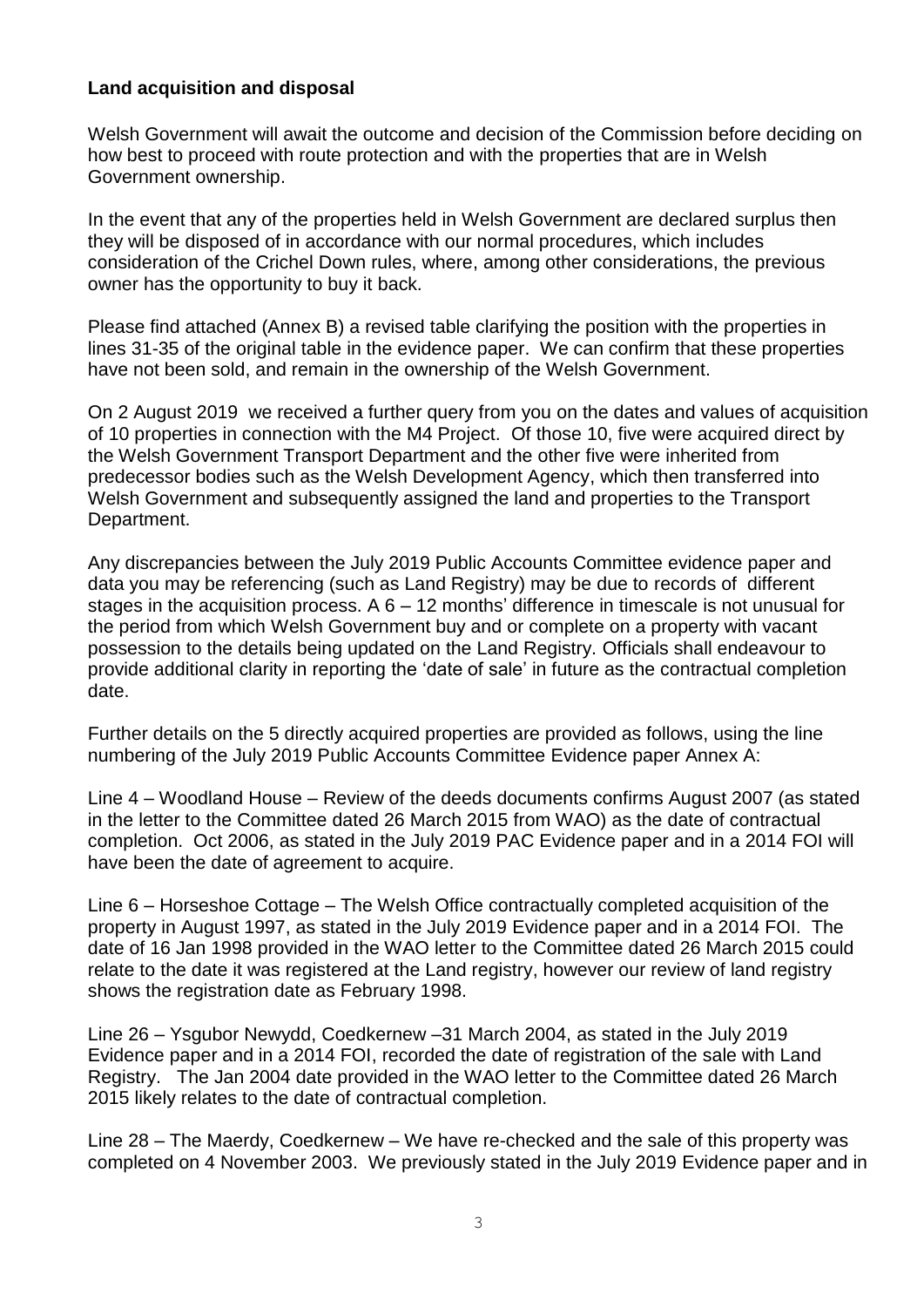a 2014 FOI the date of November 2011 which is incorrect and appears to be a typographical error.

Line 30 – The Stud Farm, Coedkernew – the date of March 2003 as stated in the July 2019 Evidence paper and in a 2014 FOI is understood to be the date of contractual completion. 26 March 2004, as stated in the WAO letter to the Committee dated 26 March 2015 is understood to be the date of registration of the sale with Land Registry

The other properties you queried were: Berry Hill Farm, Queensway Meadows, Land at Tatton Farm, Site of Marshfield and Former LG Hynix site. All were acquired historically, some 40 years ago, before coming into the Welsh Government Transport portfolio. Access to records are therefore more limited, however further explanation is provided as follows.

Line 18 – Berry Hill Farm – I can confirm November 1996, as stated in the WAO letter to the Committee dated 26 March 2015, is when a predecessor organisation inherited the land. January 1980, as stated in the July 2019 Evidence paper and in a 2014 FOI will relate to the original acquisition by a predecessor body.

Line 20 – Queensway Meadows – The range of dates (Oct 1980 – Jan 1982) stated in the July 2019 Evidence paper and in a 2014 FOI covering Queensway Meadows are consistent with the WAO letter to the Committee dated 26 March 2015. The WAO also includes dates for Tatton Farm which is linked to this property. By the time they were transferred to the Transport Department these plots had been combined into one and so just the first purchase date was reported. We can confirm WAO's letter is correct that components of Tatton Farm were purchased in March 1994 and March 2000 for a total of £2.17m.

Line 22 – Site at Marshfield – We have re-checked and can clarify exactly that the purchase of this property was completed in March 1997, rather than April as stated in the July 2019 Evidence paper. We are unable to find evidence to confirm the figure of £6,250 contained in the WAO's letter to PAC dated 26 March 2015, but the value appears commensurate for the plot.

Line 23 – Former LG Hynix site – The July 2019 Evidence paper reports the Hynix site acquisition value as £7m which I can confirm is correct. The WAO letter to the Committee dated 26 March 2015 reported both the Hynix and P&T plots with a combined value of £13m, which is consistent with our records for that plot also. The difference in reporting is therefore due to the land associated with Imperial House and whether it is deemed linked to the M4 Project or not. The 2014 FOI data, referenced by WAO, considered it linked, whereas at the time of the 2019 PAC Evidence paper it was considered not due to the additional information available in relation to the project at that time. Importantly, all records are consistent in terms of combined purchase dates and values.

#### **Cost estimates for suggested alternative 20**

Annex C to this letter provides a detailed breakdown of the cost estimate of the objectors' alternative No.20 suggested during the Public Inquiry.

The cost estimate at the time of Public Inquiry was benchmarked to the A303 Stonehenge project. The tunnelling works were around 50% of the total alternative No.20 cost estimate.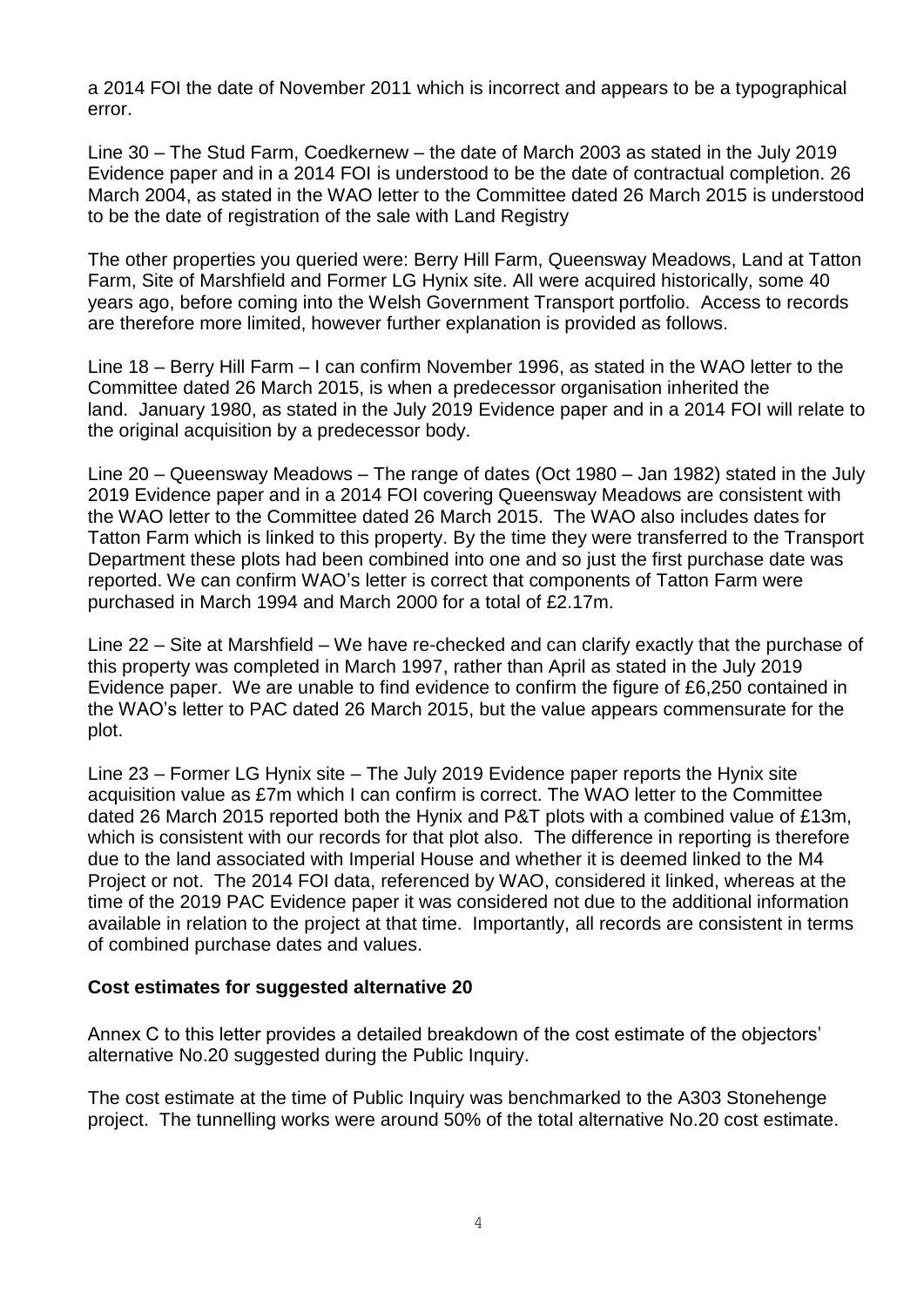Annex C also provides a comparison to the more recently published '*Infrastructure and Project Authority tunnel benchmarking Case Study: Benchmarking tunnelling costs and production rates in the UK' ("the IPA report")* as referred to in the Committee session on 15 July 2019.

A comparison of the Alt. 20 Cost Estimate with the 3 benchmarking methods of the 'Infrastructure and Project Authority'. By diameter the IPA report figures give a higher cost. By volume the Alternative No.20 rates are the higher cost. By unit volume they are similar.

I understand from your letter of 25 July that the Objectors Suggested Alternatives Report has now been circulated to Committee members.

Please do not hesitate to contact me should you require any further information.

With best wishes.

Yours sincerely

 $C.M.f.$ 

**Andrew Slade** Director General Economy, Skills and Natural Resources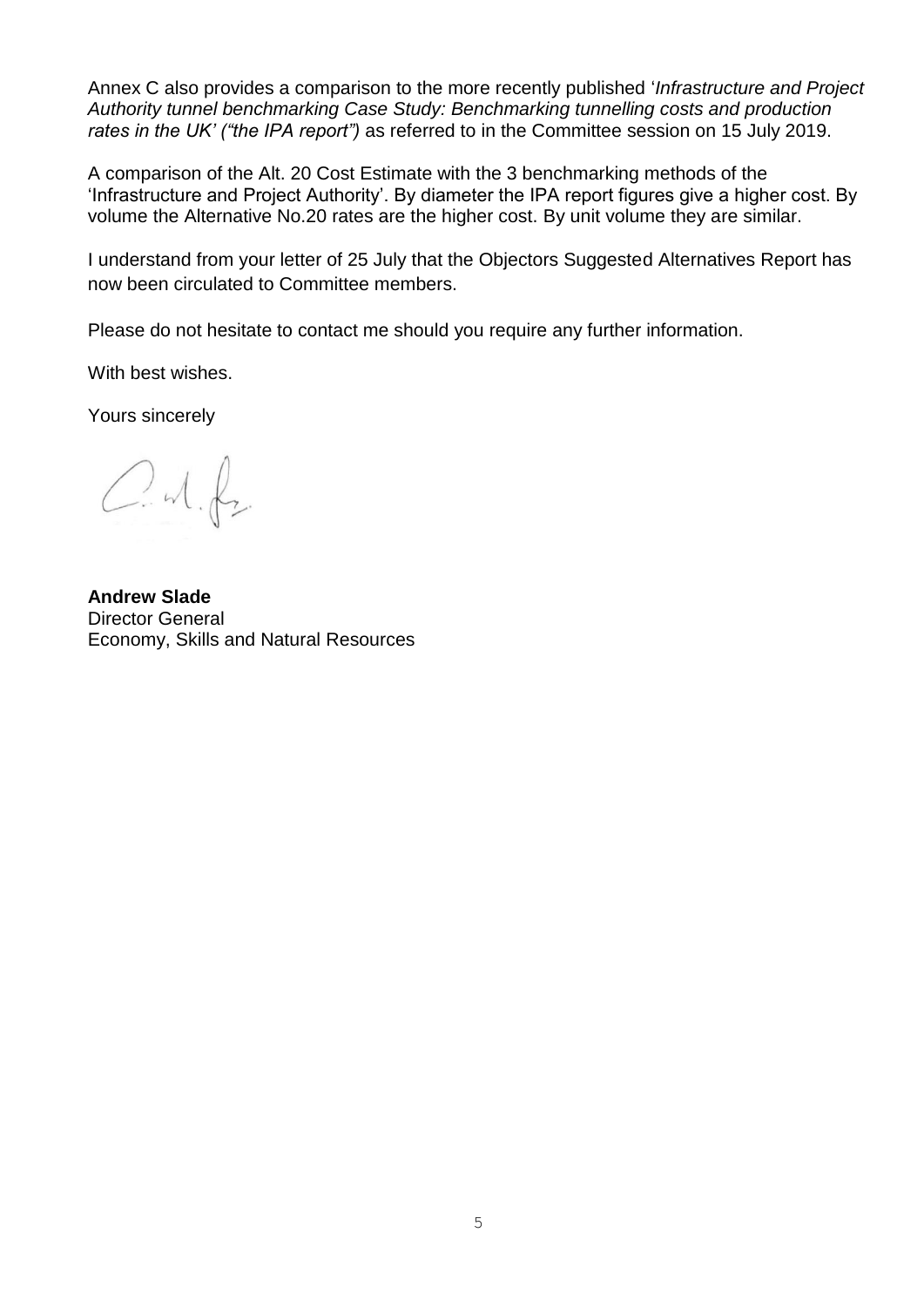# **ANNEX A**

| M4 Corridor around Newport Project - Construction Cost and VAT Estimate Tracker                   |         |                                                                                               |                                 |                                                                                            |                                                                                     |                                                             |
|---------------------------------------------------------------------------------------------------|---------|-----------------------------------------------------------------------------------------------|---------------------------------|--------------------------------------------------------------------------------------------|-------------------------------------------------------------------------------------|-------------------------------------------------------------|
|                                                                                                   | (1)     | (1a)                                                                                          | (2)                             | (3)                                                                                        | (4)                                                                                 | (4a)                                                        |
| Component                                                                                         |         | WelTAG<br>Stage 1 & 2 Scheme<br>Level Appraisal<br>Estimate / 2014 Business<br>Case Estimate* | Estimate at<br>start of Inquiry | Updated<br>Estimate during<br>Inquiry due to<br>adding project<br>scope i.e.<br>sliproads. | Updated<br>Estimate<br>during<br>Inquiry due<br>to adding<br>Newport<br>Docks Works | (4) updated to<br>inform<br>statutory<br>decision<br>making |
| Price Base                                                                                        | 2010    | 2019                                                                                          | 2015                            | 2015                                                                                       | 2015                                                                                | 2019                                                        |
| Date Published                                                                                    | 2014    | Not previously<br>calculated                                                                  | Dec 2016                        | Mar 2017                                                                                   | Dec 2017                                                                            | Not published                                               |
| Preliminaries<br>including Traffic<br>Management<br>Roadworks                                     |         |                                                                                               | £212.0m<br>£268.0m              | £213.1m<br>£269.2m                                                                         | £213.1m<br>E269.2m                                                                  |                                                             |
| <b>Structures</b>                                                                                 |         |                                                                                               | £296.9m                         | £297.0m                                                                                    | £314.5m                                                                             |                                                             |
| Landscaping and<br>environmental<br>works                                                         |         |                                                                                               | £44.8m                          | £44.9m                                                                                     | £44.9m                                                                              |                                                             |
| Works by other<br>authorities                                                                     |         |                                                                                               | £38.3m                          | £38.8m                                                                                     | £38.8m                                                                              |                                                             |
| Land and<br>Compensation<br>Costs                                                                 |         |                                                                                               | £92.0m                          | £92.3m                                                                                     | £92.3m                                                                              |                                                             |
| Risk and<br><b>Optimism Bias</b>                                                                  |         | Not broken down to these<br>categories                                                        | £141.3m                         | £138.0m                                                                                    | £120.4m                                                                             | Not broken<br>down to these<br>categories                   |
| <b>Project Estimate</b><br>excluding VAT                                                          |         |                                                                                               | £1,093.2m                       | £1,093.2m                                                                                  | £1,093.2m                                                                           |                                                             |
| Reclassification<br>and<br>reconfiguration of<br>Caerleon Junction<br>(including<br>Optimism Bias |         |                                                                                               | £16.2m                          | £16.2m                                                                                     | £16.2m                                                                              |                                                             |
| <b>Newport Docks</b><br><b>Works</b>                                                              |         |                                                                                               |                                 |                                                                                            |                                                                                     |                                                             |
| <b>Newport Docks</b><br>Works - Risk and<br>Contingencies                                         |         |                                                                                               | $\overline{\phantom{0}}$        |                                                                                            | £167.5m                                                                             |                                                             |
| <b>Project Estimate</b><br>excluding VAT                                                          | £998m   | £1,161m                                                                                       | £1,071.2m                       | £1,109.3m                                                                                  | £1,276.8m                                                                           | £1,382m                                                     |
| VAT [calculated<br>for (4a) and ratio<br>applied to others]                                       | £132.8m | £154m                                                                                         | £142.5m                         | £147.5m                                                                                    | £170m                                                                               | £184m                                                       |
| <b>Project Estimate</b><br>including<br>irrecoverable<br><b>VAT</b>                               | £1,131m | £1,315m                                                                                       | £1,214m                         | £1,257m                                                                                    | £1,447m                                                                             | £1,566m                                                     |

Notes: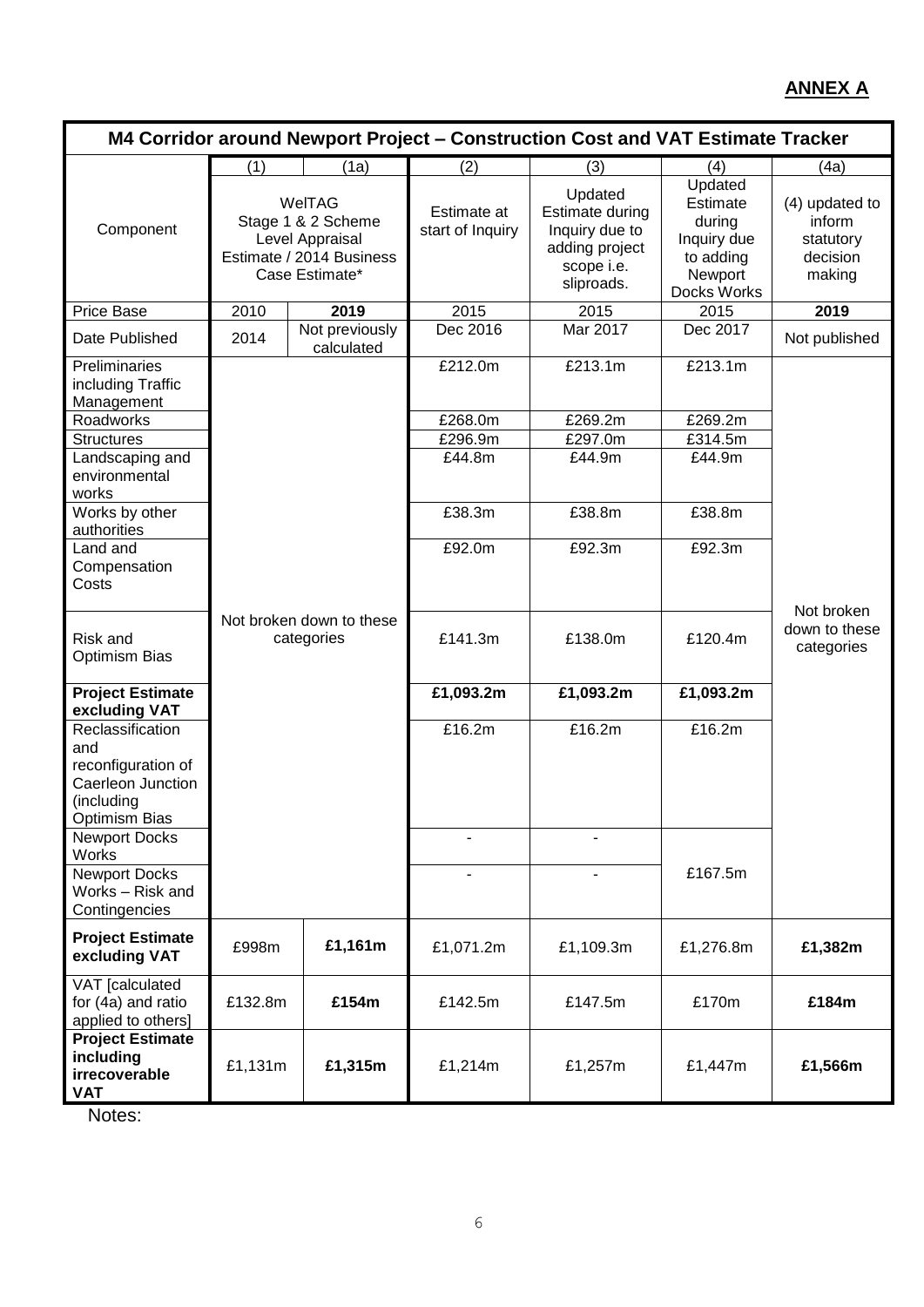- -\* PAC letter of 25/7/19 referred to the WelTAG Stage 1 2013 report estimate of £936m. The more appropriate cost for comparison is the 2014 WelTAG Stage 1/2 Scheme Level estimate and 2014 Business Case estimate of £998m.
- Vat was not applied at the time of the estimate of (1), (2) and (3). Irrecoverable VAT applied now to them and (1a) for comparison purposes. Quantum is the 13.3% percentage calculated for (4a). Exact measure of VAT remained to be agreed with HMRC.
- All estimates exclude statutory process development costs for ease of comparison with (4a) £1,566m investment decision cost estimate which was concerned with the forward costs rather than 'sunk' costs.
- Final totals rounded to 0dp.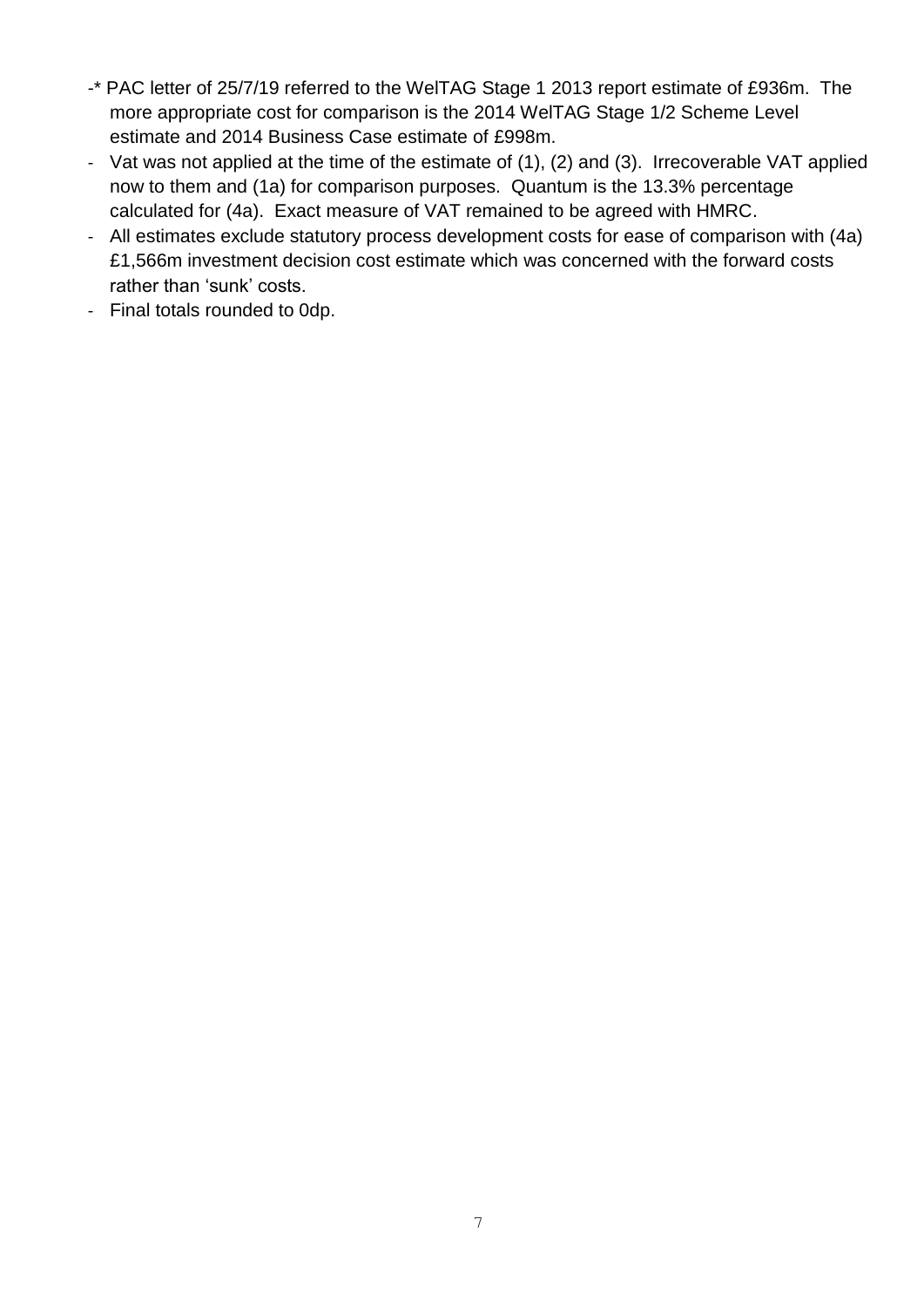# **Table of all property acquisition and sale transactions (matter of public record):**

| No.              | <b>Description</b><br>of Land                                      | <b>Basis of Purchase / Sale</b>                                                                          | Date of<br><b>Purchase</b> | <b>Value Paid</b><br>(Land and<br><b>Buildings)</b> | *Date of Sale                   | <b>Sale Price</b>     |
|------------------|--------------------------------------------------------------------|----------------------------------------------------------------------------------------------------------|----------------------------|-----------------------------------------------------|---------------------------------|-----------------------|
|                  | <b>Properties Acquired</b>                                         |                                                                                                          |                            |                                                     |                                 |                       |
| 1                | Longhouse<br>Farm,<br>Coedkernew                                   | s.246 (2A) Off Line<br><b>Discretionary Application</b><br>submitted by owner requesting<br>purchase.    | Nov-06                     | £720,000                                            | In WG<br>ownership              | <b>NA</b>             |
| $\overline{c}$   | Land at the<br>Stud Farm,<br>Coedkernew                            | s.246 (2A) Off Line<br><b>Discretionary Application</b><br>submitted by owner requesting<br>purchase.    | Jan-00                     | £315,000<br>(incl. no. 23)                          | $NA - Farm$<br>sold (see<br>23) | <b>NA</b><br>(see 23) |
| $\mathbf{3}$     | Undy House,<br>Undy, Magor                                         | <b>Statutory Blight Notice</b><br>served by representatives of<br>deceased owner requesting<br>purchase. | Aug-07                     | £660,000                                            | In WG<br>ownership              | <b>NA</b>             |
| 4                | Woodland<br>House, Magor                                           | <b>Statutory Blight Notice</b><br>served by owner requesting<br>purchase.                                | Aug-07                     | £1,107,000                                          | In WG<br>ownership              | <b>NA</b>             |
| 5                | Old Cottage,<br>Knollbury,<br>Magor                                | s.248 Discretionary<br>Application submitted by<br>owner requesting purchase.                            | Mar-95                     | £130,000                                            | In WG<br>ownership              | <b>NA</b>             |
| 6                | Horseshoe<br>Cottage,<br>Knollbury,<br>Magor                       | s.246 (2A) Off Line<br><b>Discretionary Application</b><br>submitted by owner requesting<br>purchase.    | Aug-97                     | £132,500                                            | In WG<br>ownership              | <b>NA</b>             |
| 7                | <b>Barecroft</b><br>House.<br><b>Barecroft</b><br>Common,<br>Magor | <b>Statutory Blight Notice</b><br>served by owner requesting<br>purchase.                                | May-96                     | £158,500                                            | In WG<br>ownership              | <b>NA</b>             |
| $\, 8$           | Cae-Glas,<br>Nash Road,<br>Newport                                 | <b>Statutory Blight Notice</b><br>served by owner requesting<br>purchase.                                | Dec-06                     | £300,000<br>(incl. below)                           | In WG<br>ownership              | <b>NA</b>             |
| 8                | Annex at Cae<br>Glas, Nash<br>Road,<br>Newport                     | <b>Statutory Blight Notice</b><br>served by owner requesting<br>purchase.                                | Dec-06                     | Part of<br>above                                    | In WG<br>ownership              | <b>NA</b>             |
| $\boldsymbol{9}$ | Greenfield<br>House, Nash<br>Road,<br>Newport                      | <b>Statutory Blight Notice</b><br>served by owner requesting<br>purchase.                                | Mar-07                     | £300,000                                            | In WG<br>ownership              | <b>NA</b>             |
| 10               | The Conifers,<br>Coedkernew                                        | <b>Statutory Blight Notice</b><br>served by owner requesting<br>purchase.                                | Apr-15                     | £725,000                                            | In WG<br>ownership              | <b>NA</b>             |
| 11               | White<br>Cottage,<br>Coedkernew                                    | <b>Statutory Blight Notice</b><br>served by owner requesting<br>purchase.                                | <b>Dec-15</b>              | £555,000                                            | In WG<br>ownership              | N/A                   |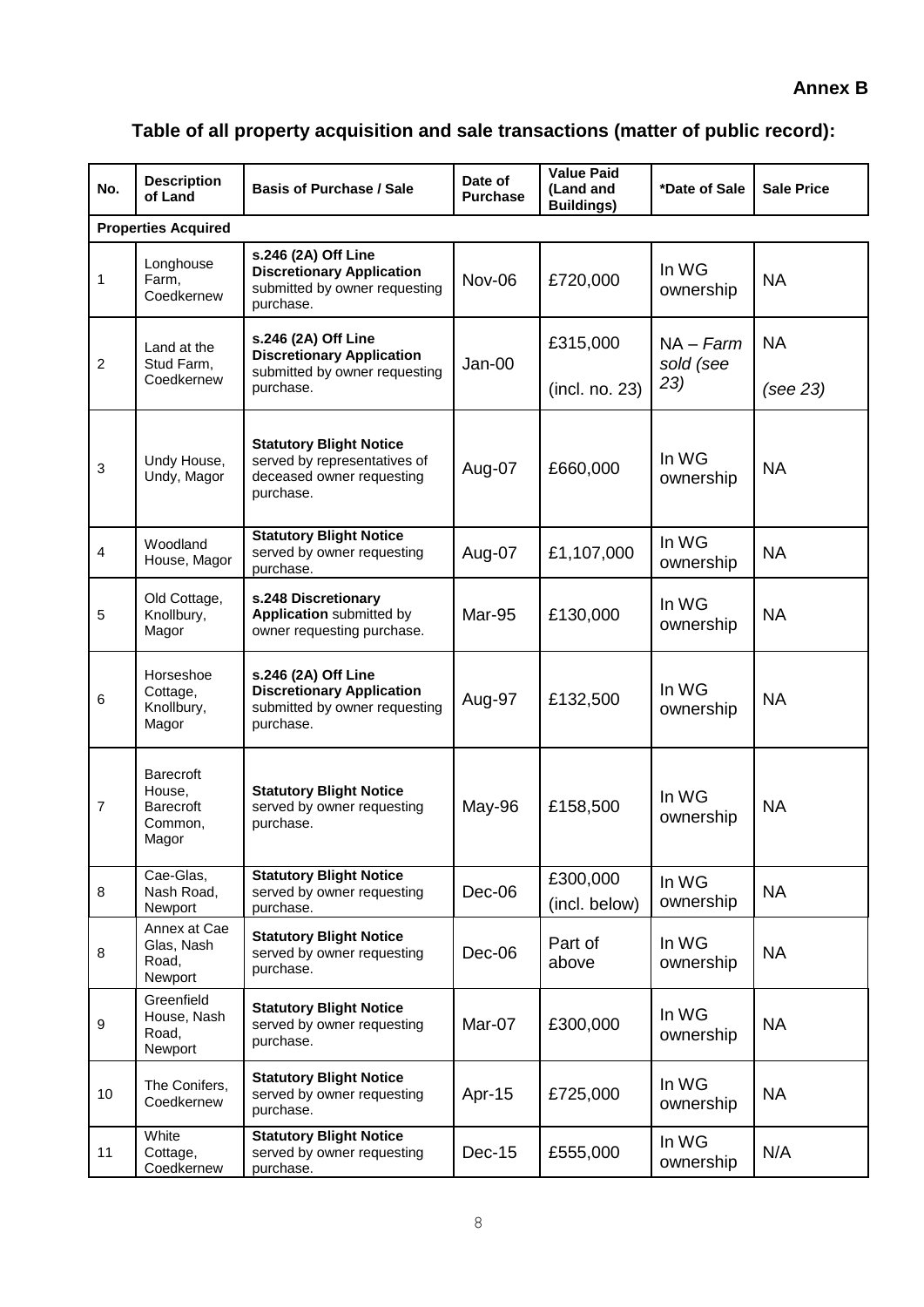| 12 | San Remo,<br>Coedkernew            | <b>Statutory Blight Notice</b><br>served by owner requesting<br>purchase.                             | Apr-16                    | £350,000   | In WG<br>ownership | N/A       |
|----|------------------------------------|-------------------------------------------------------------------------------------------------------|---------------------------|------------|--------------------|-----------|
| 13 | The Glen,<br>Coedkernew            | <b>Statutory Blight Notice</b><br>served by owner requesting<br>purchase.                             | <b>Oct-15</b>             | £430,000   | In WG<br>ownership | N/A       |
| 14 | Spring<br>Cottage,<br>Coedkernew   | <b>Statutory Blight Notice</b><br>served by owner requesting<br>purchase.                             | $Jun-16$                  | £355,000   | In WG<br>ownership | N/A       |
| 15 | Quarry<br>Cottage,<br>Coedkernew   | <b>Statutory Blight Notice</b><br>served by owner requesting<br>purchase.                             | $Jun-17$                  | £453,000   | In WG<br>ownership | N/A       |
| 16 | Danygraig,<br>Coedkernew           | s.246 (2A) Off Line<br><b>Discretionary Application</b><br>submitted by owner requesting<br>purchase. | Aug-19                    | £495,000   | In WG<br>ownership | N/A       |
| 17 | Dunline,<br>Knollbury              | <b>Statutory Blight Notice</b><br>served by owner requesting<br>purchase.                             | <b>Mar-17</b>             | £365,000   | In WG<br>ownership | N/A       |
| 18 | Coedkernew<br>House,<br>Coedkernew | s.246 (2A) Off Line<br>Discretionary application<br>submitted by owner requesting<br>purchase.        | Apr-19                    | £575,000   | In WG<br>ownership | N/A       |
| 19 | The Croft,<br>Coedkernew           | <b>Statutory Blight Notice</b><br>served by owner requesting<br>purchase.                             | Apr-19                    | £400,000   | In WG<br>ownership | N/A       |
| 20 | Little Orchard,<br>Coedkernew      | s.246 (2A) Off Line<br><b>Discretionary application</b><br>submitted by owner<br>requesting purchase. | Dec-18                    | £400,000   | In WG<br>ownership | N/A       |
| 21 | Old Court<br>Farm, Rogiet          | <b>Statutory Blight Notice</b><br>served by owner requesting<br>purchase.                             | <b>Mar-18</b>             | £2,354,617 | In WG<br>ownership | N/A       |
| 22 | Court Farm,<br>Rogiet              | <b>Statutory Blight Notice</b><br>served by owner requesting<br>purchase.                             | May-18                    | £1,714,085 | In WG<br>ownership | N/A       |
|    |                                    | <b>Properties Inherited from a Predecessor Body</b>                                                   |                           |            |                    |           |
| 23 | <b>Berry Hill</b><br>Farm          | Land inherited by Welsh<br>Government from a<br>predecessor body.                                     | <b>Jan-80</b>             | £1,350,000 | In WG<br>ownership | <b>NA</b> |
| 24 | Wentloog,<br>Newport               | Land inherited by Welsh<br>Government from a<br>predecessor body.                                     | Mar-97                    | £235,000   | In WG<br>ownership | <b>NA</b> |
| 25 | Queensway<br>Meadows,<br>Newport   | Land inherited by Welsh<br>Government from a<br>predecessor body.                                     | Oct 1980<br>- Jan<br>1982 |            | In WG<br>ownership | <b>NA</b> |
| 26 | Land at Tatton<br>Farm             | Land inherited by Welsh<br>Government from a<br>predecessor body.                                     | May-00                    | £630,000   | In WG<br>ownership | <b>NA</b> |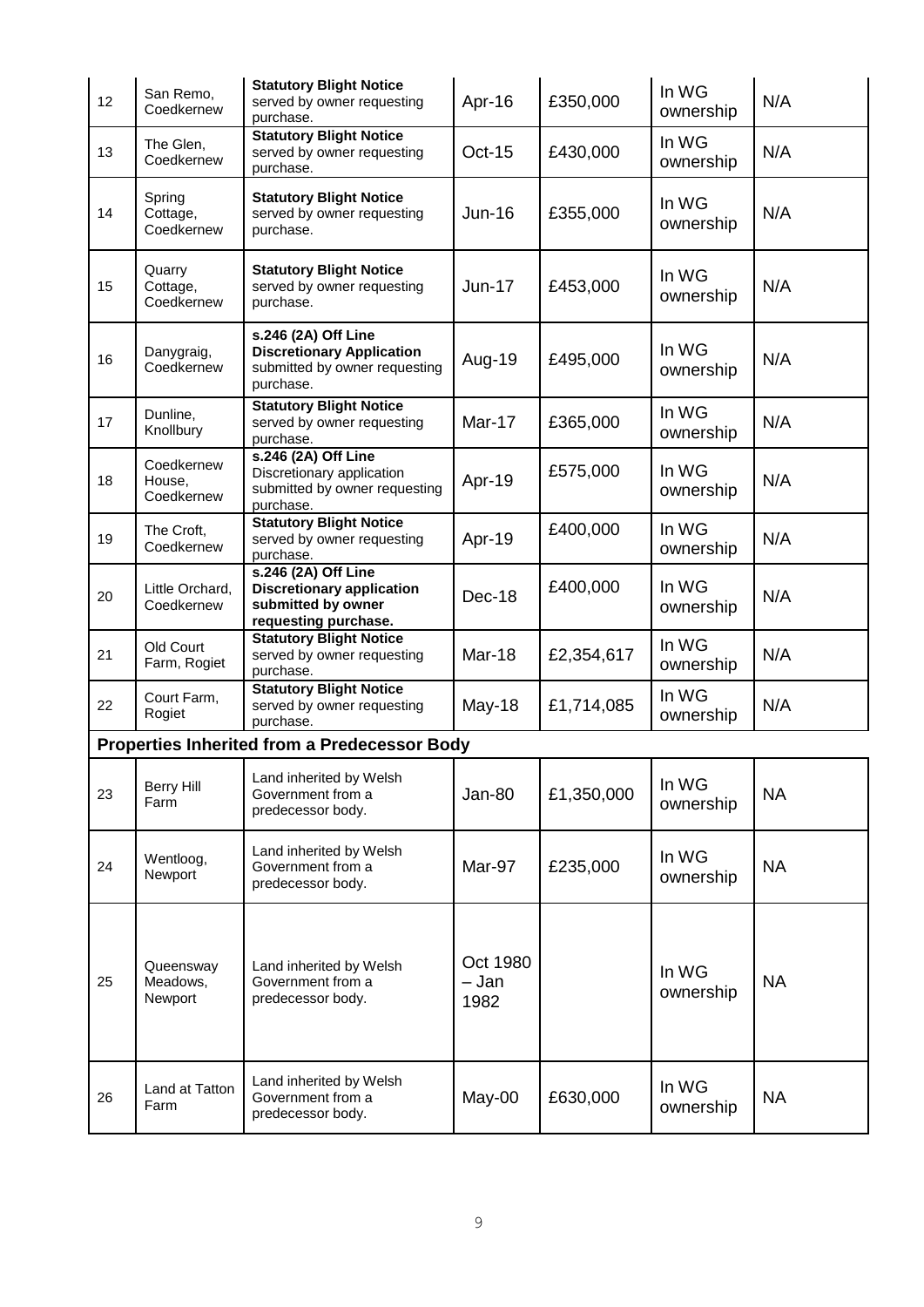| 27 | Land at<br>Marshfield            | Land inherited by Welsh<br>Government from a<br>predecessor body.                                     | Apr-97 |            | In WG<br>ownership | <b>NA</b> |
|----|----------------------------------|-------------------------------------------------------------------------------------------------------|--------|------------|--------------------|-----------|
| 28 | Former LG<br>Hynix Site          | Land inherited by Welsh<br>Government from a<br>predecessor body.                                     | Sep-04 | £7,000,000 | In WG<br>ownership | <b>NA</b> |
|    |                                  | *Properties Acquired and Subsequently Sold                                                            |        |            |                    |           |
| 29 | Lower Lakes<br>Farm,<br>Newport  | s.248 Discretionary<br><b>Application submitted by</b><br>owner requesting purchase.                  | Jan-95 | £170,000   | Jan-97             | £135,000  |
| 30 | Pye Corner<br>House, Nash        | s.246 (2A) Off Line<br><b>Discretionary Application</b><br>submitted by owner requesting<br>purchase. | Apr-96 | £120,000   | $Jan-02$           | £178,000  |
| 31 | Ysgubor<br>Newydd,<br>Coedkernew | <b>Statutory Blight Notice</b><br>served by owner requesting<br>purchase.                             | Sep-96 | £220,000   | Mar-04             | £361,000  |
| 32 | Moorbarn,<br>Nash                | s.246 (2A) Off Line<br><b>Discretionary Application</b><br>submitted by owner requesting<br>purchase. | Dec-96 | £192,500   | <b>Jul-97</b>      | £167,000  |
| 33 | The Maerdy,<br>Coedkernew        | s.246 (2A) Off Line<br><b>Discretionary Application</b><br>submitted by owner requesting<br>purchase. | Apr-03 | £680,000   | <b>Nov-11</b>      | £605,000  |
| 34 | Rose Cottage,<br>Knollbury       | s. 246(2A) Discretionary<br>Purchase application<br>submitted by owner requesting<br>purchase.        | May-10 | £360,000   | <b>Jul-11</b>      | £244,735  |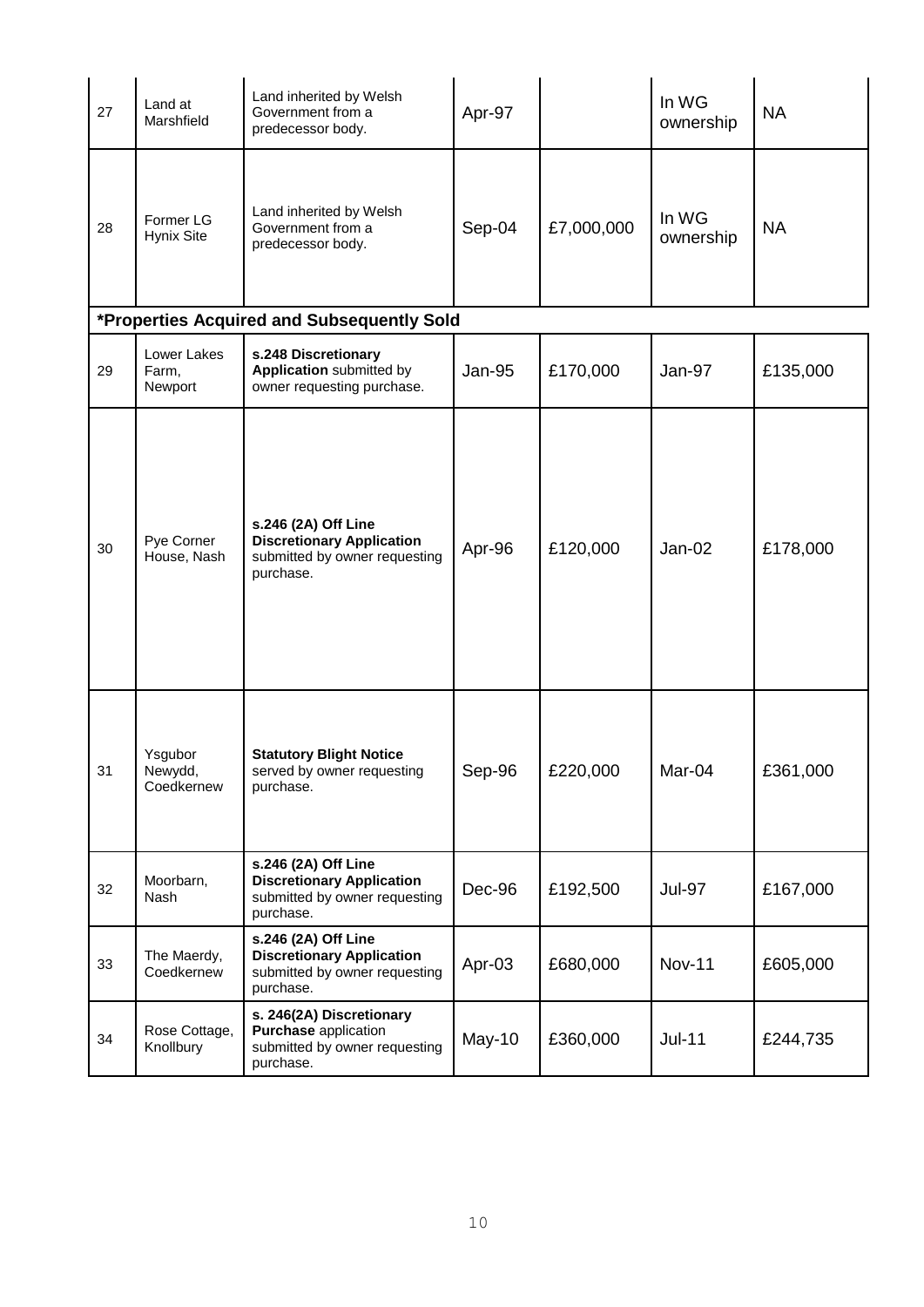| 35 | The Stud<br>Farm,<br>Coedkernew | s.246 (2A) Off Line<br><b>Discretionary application</b><br>submitted by owner requesting<br>purchase. | $Jan-00$     | £315,000<br>(formed part<br>of $no. 2)$ | Mar 2003<br>$-With$<br>some land<br>being<br>retained<br>for M4<br>proposals<br>(no. 2). | £450,000 |
|----|---------------------------------|-------------------------------------------------------------------------------------------------------|--------------|-----------------------------------------|------------------------------------------------------------------------------------------|----------|
|    |                                 |                                                                                                       | <b>Total</b> | £24.2m                                  | <b>Total</b>                                                                             | £2.1m    |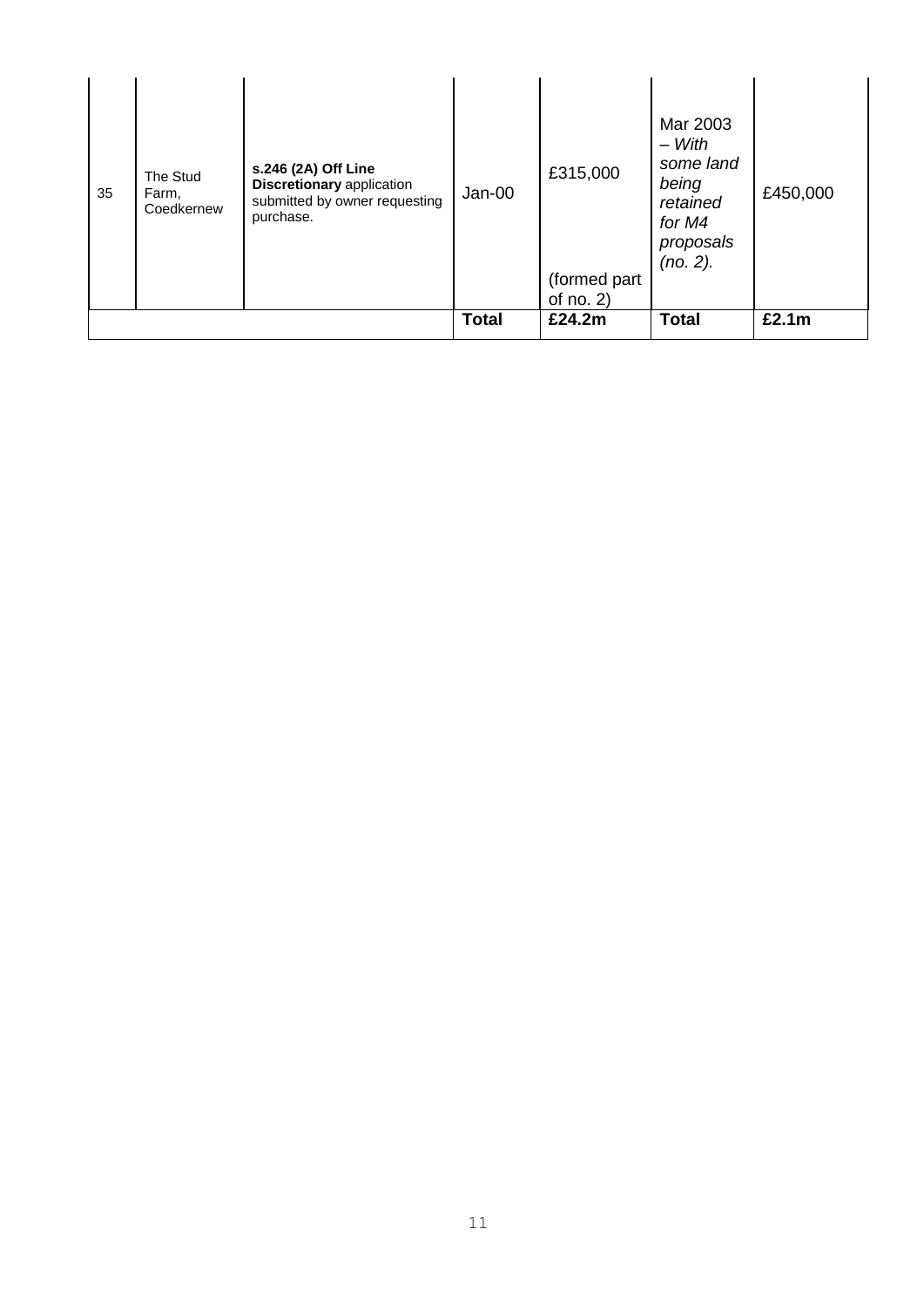# **Annex C**

## **Tunnel Alternative - Supplementary Information**

1 The table below shows the isolated cost estimate of tunnelling is £4,947m, therefore around 50%. This is for three tunnels; two 15m diameter bores at 16,358m long and a further 8m diameter pilot tunnel. There would also need to be a further 851m of tunnel portals making a total tunnelling and portal length of 17,209m of the 24,000m total route. In addition to the direct cost of tunnelling would be the staff and preliminaries costs plus allowances risks associated with the works. As this is a high level budget estimate with no defined design the project risk and optimum bias were set accordingly.

|                                                                                               | <b>Tunnel</b><br>costs £m | Infrastructure outside of<br>the tunnel costs £m | <b>Total</b><br><b>Estimate</b><br>£m |
|-----------------------------------------------------------------------------------------------|---------------------------|--------------------------------------------------|---------------------------------------|
| Prelims staff and accommodation etc.<br>these costs are excluded from the IPA<br>benchmarking | 1,176                     | 119                                              | 1,295                                 |
| <b>Construction costs</b>                                                                     | 4,957                     | 219                                              | 5,176                                 |
| Contractor risk                                                                               | 794                       | 39                                               | 833                                   |
| <b>Total Construction Cost</b>                                                                | 6,928                     | 377                                              | 7,304                                 |
| Client supervision and other development<br>costs                                             | 323                       | 48                                               | 371                                   |
| Land & Compensation costs                                                                     | 15                        | 50                                               | 65                                    |
| Project Risk & Optimism bias                                                                  | 2,053                     | 27                                               | 2,080                                 |
| <b>Project Estimate excl. VAT &amp; Inflation</b>                                             | 9,319                     | 501                                              | 9,820                                 |

**Table 1 – Breakdown of Alternative 20 Cost Estimate**

- 2 The 'Infrastructure and Project Authority tunnel benchmarking Case Study: Benchmarking tunnelling costs and production rates in the UK' was first published in December 2018 and revised in March 2019 and was therefore not available for the budget assessment for the tunnel alternative which was undertaken in early 2017. The base cost used in the assessment of the tunnelling costs was from the contractor's tender pricing of the proposed A303 stonehenge 12m tunnel. The cost per meter of which was adjusted for the tunnel sizes required for this alternative.
- 3 The 'Infrastructure and Project Authority tunnel benchmarking Case Study: Benchmarking tunnelling costs and production rates in the UK' benchmarks the cost of transport tunnels in three ways
	- Cost per diameter of tunnel
	- Cost per Volume of tunnel
	- Cost per unit volume (£m/KM/M2 of face)

 $\bullet$ 

The benchmarking analysed 8 transport tunnels ranging from 5.5m diameter to 11.5m diameter therefore the data in the benchmarking does not cover the diameter of the two main tunnels or